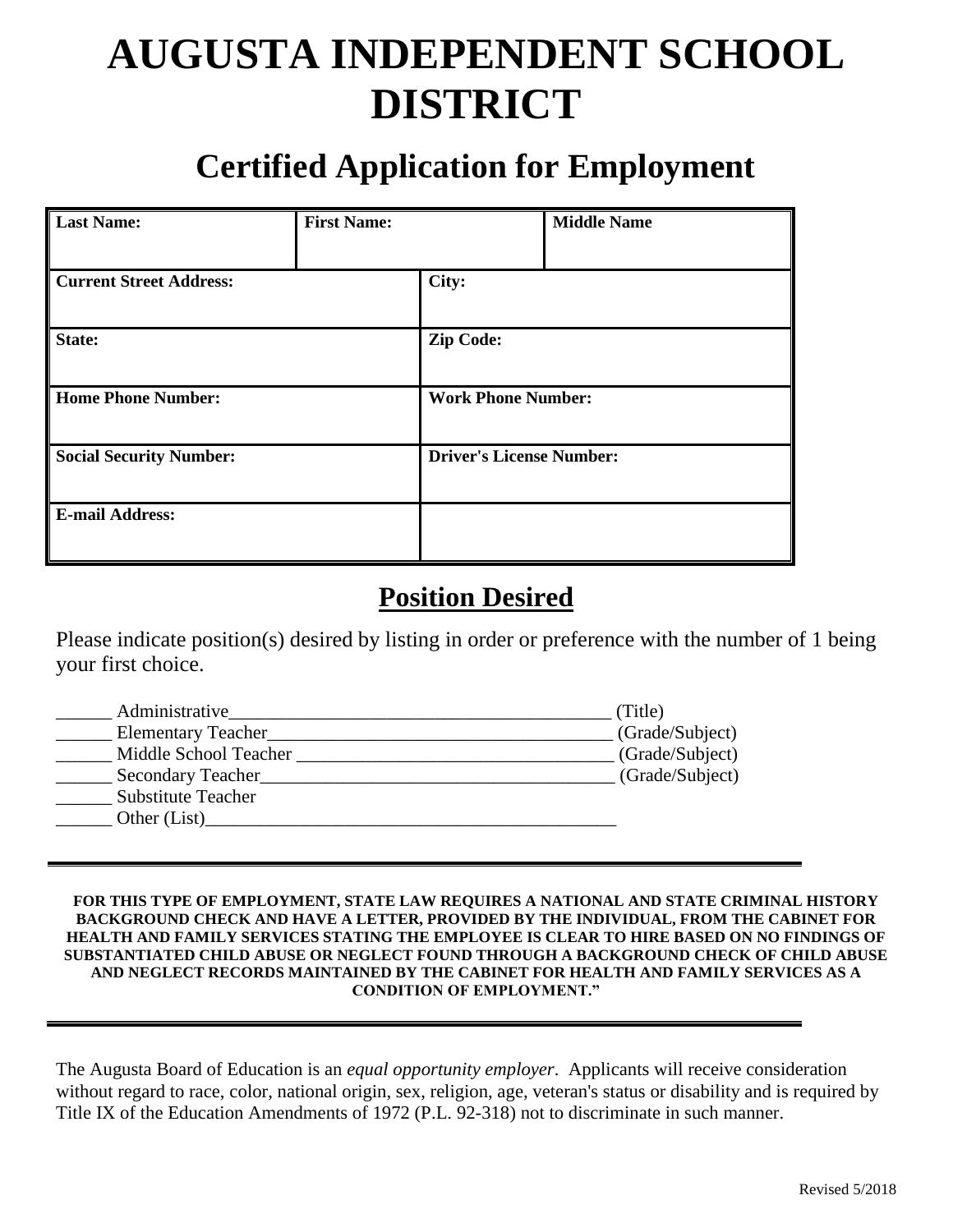|     |          | <b>I. GENERAL INFORMATION</b>                                                                                                                                                                                   |
|-----|----------|-----------------------------------------------------------------------------------------------------------------------------------------------------------------------------------------------------------------|
| Yes | $\bf No$ |                                                                                                                                                                                                                 |
|     |          | Are you legally eligible for employment in the United States?                                                                                                                                                   |
|     |          | Do you have special training or skills (languages, machine operations, etc.)?                                                                                                                                   |
|     |          | Can you begin work immediately?<br>If no, when can you start?_______                                                                                                                                            |
|     |          | Are any of your relatives employed by the Augusta Board of Education?                                                                                                                                           |
|     |          | In the past ten years, have you been convicted of a crime that has not been<br>annulled, expunged or sealed by a court?                                                                                         |
|     |          | Are you a relative of the Superintendent of the Augusta Board of Education?                                                                                                                                     |
|     |          | Have you ever been removed or dismissed from any position? If yes, explain.                                                                                                                                     |
|     |          | <u> 1989 - Johann Stoff, deutscher Stoff, der Stoff, der Stoff, der Stoff, der Stoff, der Stoff, der Stoff, der S</u><br>Are you a member of the Kentucky Teacher Retirement System?<br>If yes, how many years? |
|     |          | Have you taken the Graduate Record Examination?<br>If yes, will you send the results to us?                                                                                                                     |
|     |          | Have you previously been employed by the Augusta Board of Education?<br>If yes, under what name?                                                                                                                |

|                                  | II. EDUCATIONAL & PROFESSIONAL PREPARATION |                                 |                       |                    |  |
|----------------------------------|--------------------------------------------|---------------------------------|-----------------------|--------------------|--|
| <b>Institution</b>               | <b>Name</b><br><b>City, State</b>          | <b>Dates</b><br><b>Attended</b> | <b>Diploma/Degree</b> | <b>Major/Minor</b> |  |
| High<br><b>School</b>            |                                            |                                 |                       |                    |  |
| <b>College</b>                   |                                            |                                 |                       |                    |  |
| <b>Graduate</b><br><b>School</b> |                                            |                                 |                       |                    |  |
| <b>Other</b>                     |                                            |                                 |                       |                    |  |

**When?\_\_\_\_\_\_\_\_\_\_\_\_\_\_\_\_\_\_\_\_\_\_\_\_\_\_\_\_\_\_\_\_\_\_\_\_\_\_\_\_\_\_\_\_\_\_\_\_\_\_\_\_\_\_\_\_\_\_\_\_ In what capacity?\_\_\_\_\_\_\_\_\_\_\_\_\_\_\_\_\_\_\_\_\_\_\_\_\_\_\_\_\_\_\_\_\_\_\_\_\_\_\_\_\_\_\_\_\_\_\_\_\_\_\_**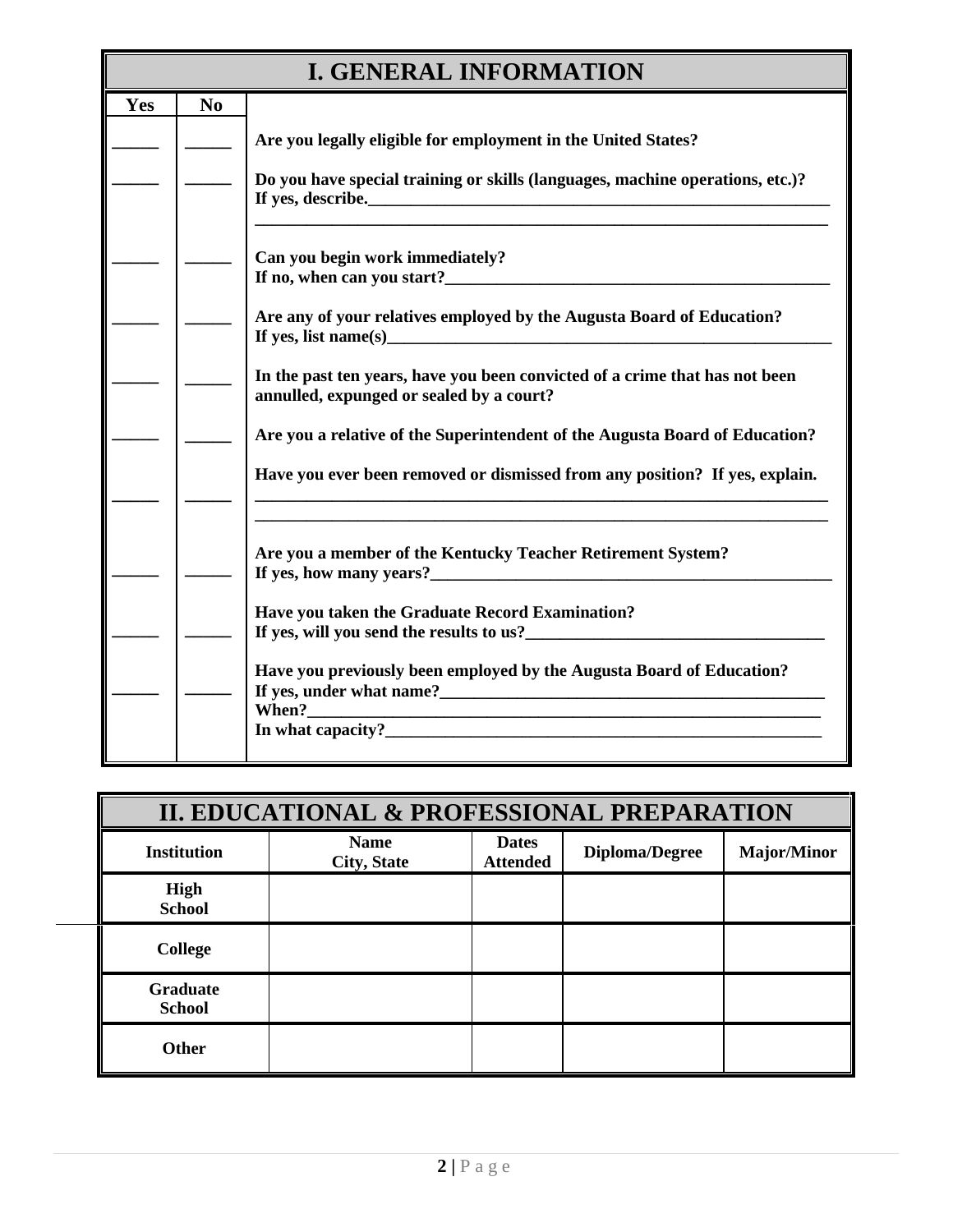## **III. CERTIFICATION**

**Please list positions or subject areas for which you hold certification:**

**If known, please supply the following information:**

| <b>Kentucky Certificate Number:</b>                                          | Date Issued: |
|------------------------------------------------------------------------------|--------------|
| <b>Kentucky Certification Type:</b><br><b>Provisional</b><br><b>Standard</b> | Rank:        |
| Other State Certification: Yes No<br>(List)                                  | Date Issued: |

## **IV. EMPLOYMENT HISTORY**

| A. Previous Education Employment Experience (List in order beginning with most recent.) |                                  |                 |                        |                   |
|-----------------------------------------------------------------------------------------|----------------------------------|-----------------|------------------------|-------------------|
| <b>Dates</b><br>(Year/Year)                                                             | Number of<br><b>Years Taught</b> | <b>Position</b> | <b>School District</b> | <b>Supervisor</b> |
|                                                                                         |                                  |                 |                        |                   |
|                                                                                         |                                  |                 |                        |                   |
|                                                                                         |                                  |                 |                        |                   |
|                                                                                         |                                  |                 |                        |                   |
|                                                                                         |                                  |                 |                        |                   |

| <b>Company Name</b><br>and Address | <b>Position Held</b> | <b>Dates</b><br>(Month/Year) |
|------------------------------------|----------------------|------------------------------|
|                                    |                      | $From \_\_$                  |
|                                    |                      | From                         |
|                                    |                      | $To$ and $\overline{a}$      |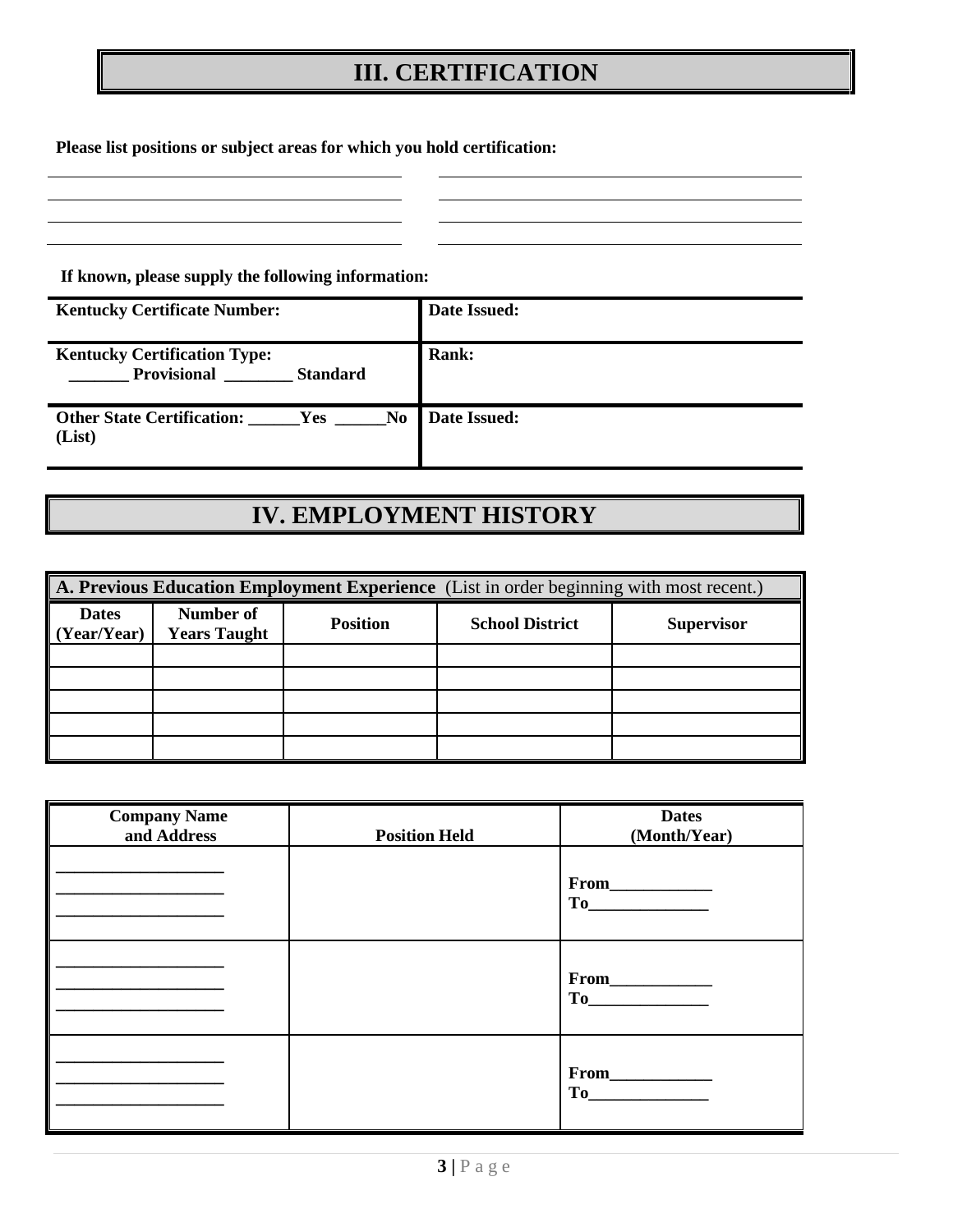**1. In the space provided, please share your educational beliefs concerning your views on reading, learning styles and student achievement.**

**2. In the space provided, please explain why you should be given consideration for employment with the Augusta Independent School District.**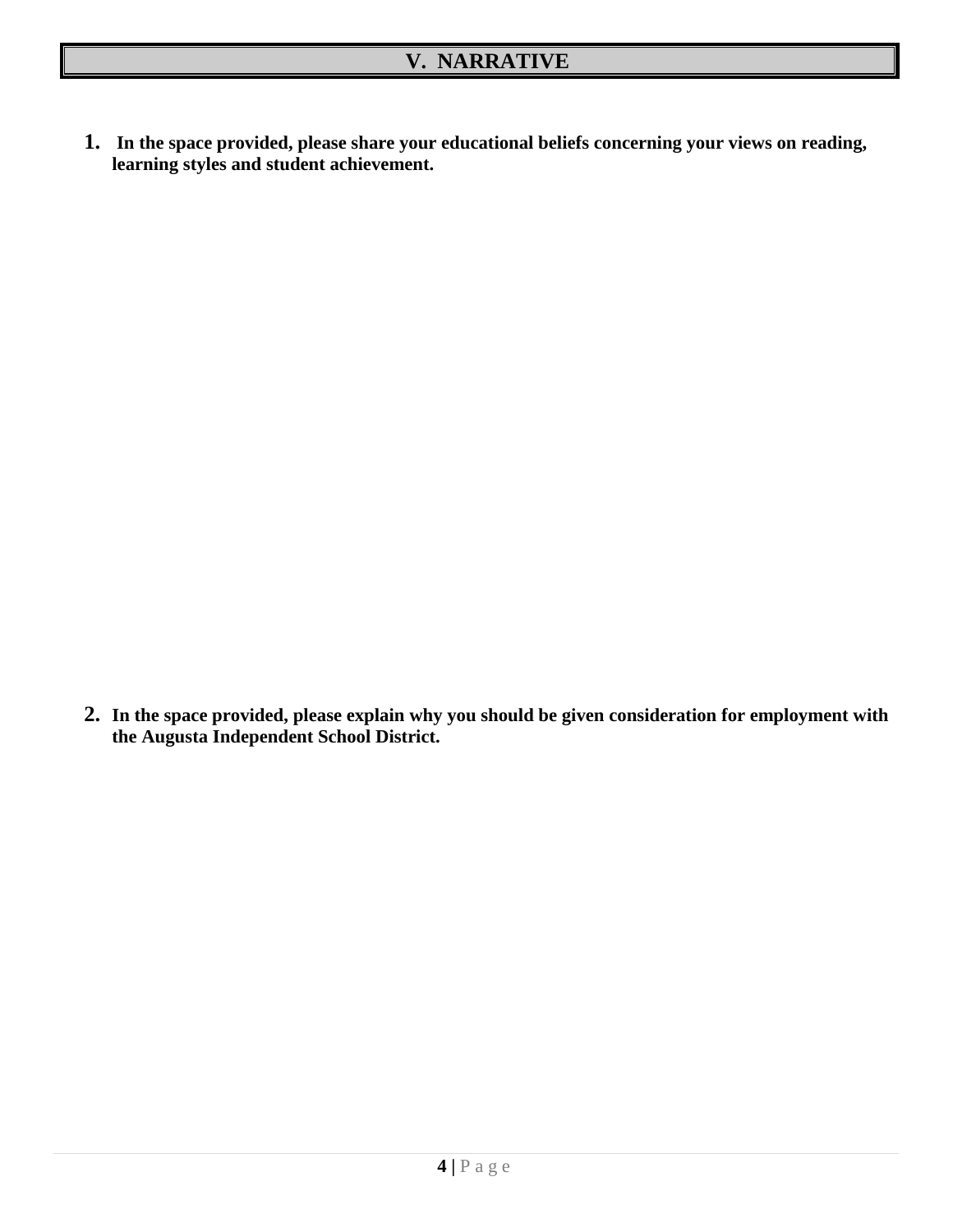### **VI. REFERENCES**

 **List five references, including former employers, professors, etc. Beginning teachers should include supervising teacher and college coordinator of student teaching. Experienced teachers should include present principal and/or supervisor. Do not list relatives or prospective in-laws.**

| 1. Name, Title, Phone No. | <b>Address</b> | <b>How</b> long<br>acquainted? | In what<br>capacity? |
|---------------------------|----------------|--------------------------------|----------------------|
|                           |                |                                |                      |
| $\lambda$                 |                |                                |                      |
| 2. Name, Title, Phone No. | <b>Address</b> | <b>How</b> long<br>acquainted? | In what<br>capacity? |
|                           |                |                                |                      |
| $\lambda$                 |                |                                |                      |
| 3. Name, Title, Phone No. | <b>Address</b> | How long<br>acquainted?        | In what<br>capacity? |
|                           |                |                                |                      |
|                           |                |                                |                      |
| 4. Name, Title, Phone No. | <b>Address</b> | <b>How long</b><br>acquainted? | In what<br>capacity? |
|                           |                |                                |                      |
|                           |                |                                |                      |
| 5. Name, Title, Phone No. | <b>Address</b> | <b>How long</b><br>acquainted? | In what<br>capacity? |
|                           |                |                                |                      |
|                           |                |                                |                      |